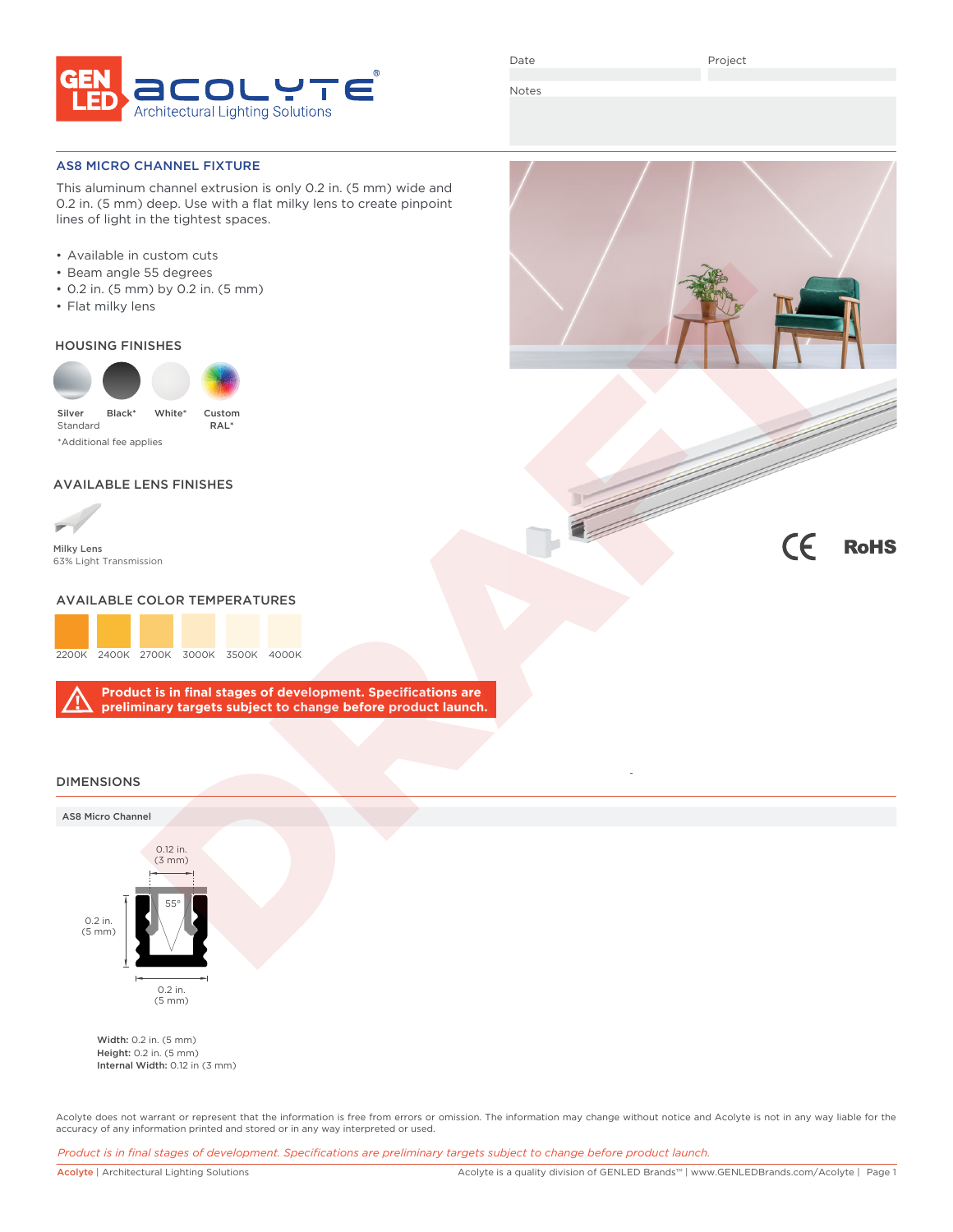

# SPECIFICATIONS

| Beam Angle                   | $55^\circ$                                                                                                                                                                                                                                                                                                                                                                                               |
|------------------------------|----------------------------------------------------------------------------------------------------------------------------------------------------------------------------------------------------------------------------------------------------------------------------------------------------------------------------------------------------------------------------------------------------------|
| Lens Type                    | Milky Lens                                                                                                                                                                                                                                                                                                                                                                                               |
| Length                       | Channel is sold by the foot and cut to your exact desired length. Required amount of mounting clips included.                                                                                                                                                                                                                                                                                            |
| <b>Operating Voltage</b>     | 24 <sub>V</sub>                                                                                                                                                                                                                                                                                                                                                                                          |
| Dimming                      | MLV / 0-10 Volt / Lutron Hi-Lume 1% dimming LED drivers / Lutron VIVE code compliance available / ELV / DALI / DMX                                                                                                                                                                                                                                                                                       |
| <b>Operating Temperature</b> | -40° F to 158° F (-40° C to 70° C)                                                                                                                                                                                                                                                                                                                                                                       |
| Colors                       | 2200K, 2400K, 2700K, 3000K, 3500K, 4000K                                                                                                                                                                                                                                                                                                                                                                 |
| CRI                          | 90+ CRI                                                                                                                                                                                                                                                                                                                                                                                                  |
| Lamp Life                    | L70 at 50,000 Hours                                                                                                                                                                                                                                                                                                                                                                                      |
| MacAdam Ellipses (SDCM)      | 2-Step Binning (For Static White LEDs only)                                                                                                                                                                                                                                                                                                                                                              |
| <b>Certifications</b>        | ETL Listed: UL 2108 Issued: 2004/02/27 Ed: 1 Rev: 2014/02/24 Low Voltage Lighting Systems<br>CSA C22.2#9.0 Issued: 1996/06/01 Ed: 1 (R2011) General Requirements for Luminaries;<br>with Gen. Inst. 1: 1997, Gen Inst. 2: 1998. ROHS compliant UL 2108 - Low Voltage Lighting Systems<br>UL 8750 - Light Emitting Diode (LED) Equipment for Use in Lighting Products UL 1598 / CSA 250.0-08 - Luminaires |

# RIBBONLYTE SPECIFICATIONS & COMPATIBILITY

| <b>Available Wattages</b>  | <b>Cuttable Length</b>          | <b>LED Pitch</b>             | <b>Color Temperature</b> | Im/W<br>without Lens | <b>Delivered Lumens</b><br>with Milky Lens | Max<br>Length       | Compatible<br>with Channel<br><b>IP20</b> |
|----------------------------|---------------------------------|------------------------------|--------------------------|----------------------|--------------------------------------------|---------------------|-------------------------------------------|
|                            |                                 |                              | 2200K                    | 72                   | 136 lm/ft (447 lm/m)                       |                     |                                           |
| 3.0<br><b>Static White</b> | 1.52 in.<br>$(38.5 \text{ mm})$ | 55 LEDs/ft<br>$(182$ LEDs/m) | 2400K                    | 77                   | 146 m/ft (477 lm/m)                        |                     |                                           |
|                            |                                 |                              | 2700K                    | 81                   | 153 lm/ft (501 lm/m)                       |                     |                                           |
| Micro S                    |                                 |                              | 3000K                    | 84                   | 159 lm/ft (522 lm/m)                       | 9 ft 10.1 in. (3 m) | $\checkmark$                              |
| RibbonLyte                 |                                 |                              | 3500K                    | 87                   | 164 lm/ft (537 lm/m)                       |                     |                                           |
|                            |                                 |                              | 4000K                    | 92                   | 175 lm/ft (572 lm/m)                       |                     |                                           |

Acolyte does not warrant or represent that the information is free from errors or omission. The information may change without notice and Acolyte is not in any way liable for the accuracy of any information printed and stored or in any way interpreted or used.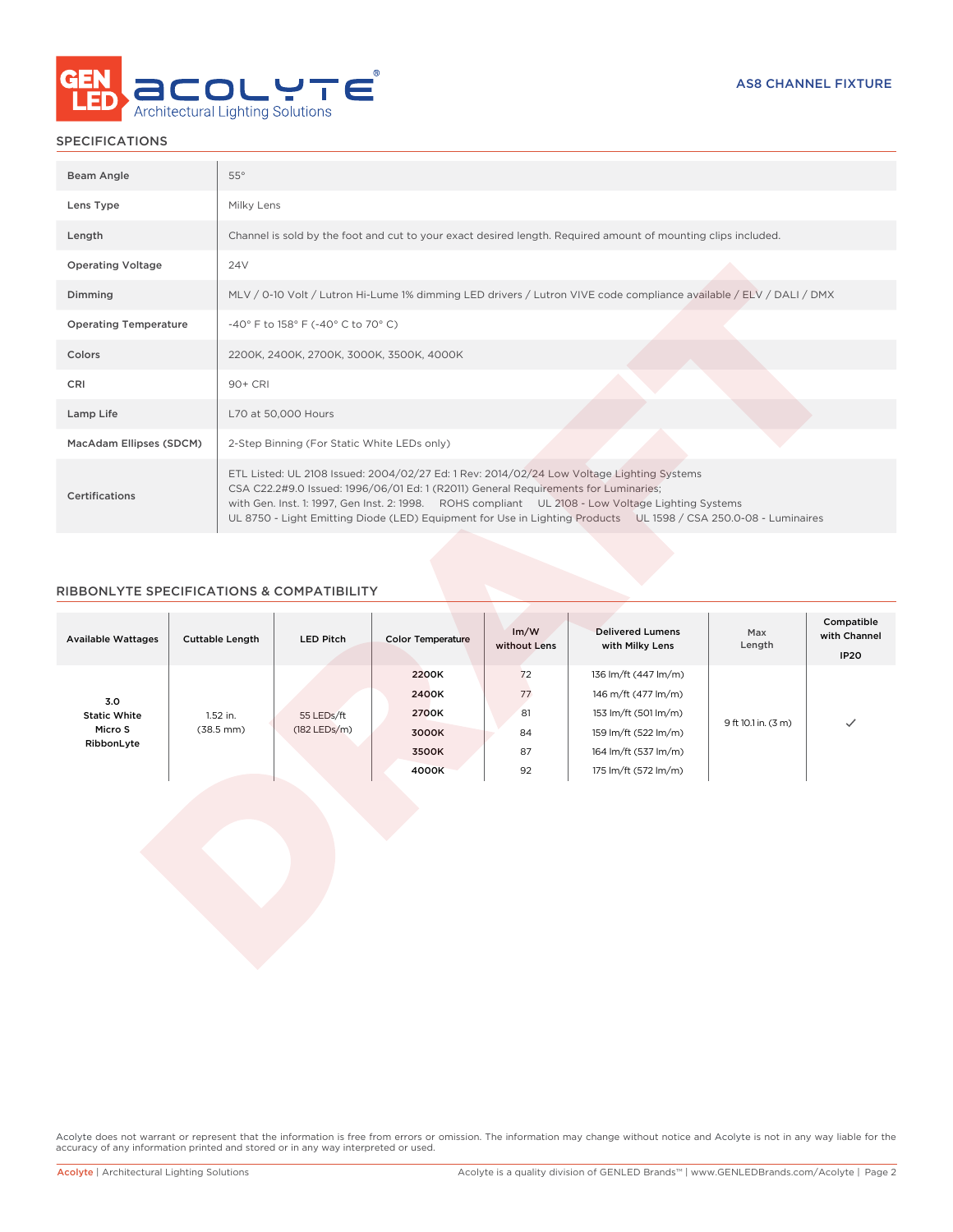

# ORDERING GUIDE

# **STEP 1 Complete Channel Part Number**

| <b>CHANNEL</b>                     | LENS           | <b>HOUSING COLOR</b>         |                   |  |
|------------------------------------|----------------|------------------------------|-------------------|--|
| CHAS8                              | M              |                              |                   |  |
| <b>CHAS8 - AS8 Channel Fixture</b> | M - Milky Lens | <b>SV</b> - Silver (default) | <b>WH</b> - White |  |
|                                    |                | <b>BK</b> - Black            |                   |  |

Consult factory for custom colors



# **STEP 2 Complete RibbonLyte Part Number**

| Category                                              | CRI                       | Ribbon Type & IP Rating           | <b>Wattage &amp; Color</b>                                                 |                                                                            |  |  |  |  |
|-------------------------------------------------------|---------------------------|-----------------------------------|----------------------------------------------------------------------------|----------------------------------------------------------------------------|--|--|--|--|
| <b>RB</b>                                             | 90                        | SWMCS20                           |                                                                            |                                                                            |  |  |  |  |
| RB - RIBBONLYTE                                       | 90 - 90+ CRI Static White | SWMCS20 - Micro Static White IP20 | 3.022 - 3.0 W/ft 2200K<br>3.024 - 3.0 W/ft 2400K<br>3.027 - 3.0 W/ft 2700K | 3.030 - 3.0 W/ft 3000K<br>3.035 - 3.0 W/ft 3500K<br>3.040 - 3.0 W/ft 4000K |  |  |  |  |
| <b>CONNECTION OPTIONS</b> (See diagrams on the right) |                           | 1.<br>Custom Length (ft.)         |                                                                            |                                                                            |  |  |  |  |
|                                                       |                           |                                   |                                                                            |                                                                            |  |  |  |  |
| 1 - End Feed Bare Wire Connection                     |                           | Wire Length:                      | Standard 12 in. / Custom up to 20 feet                                     |                                                                            |  |  |  |  |



ASSEMBLY OPTION LENGTH (Standard factory assembled length up to 78 in. / 2 m)

FI - Field Assembly

FA - Factory Assembly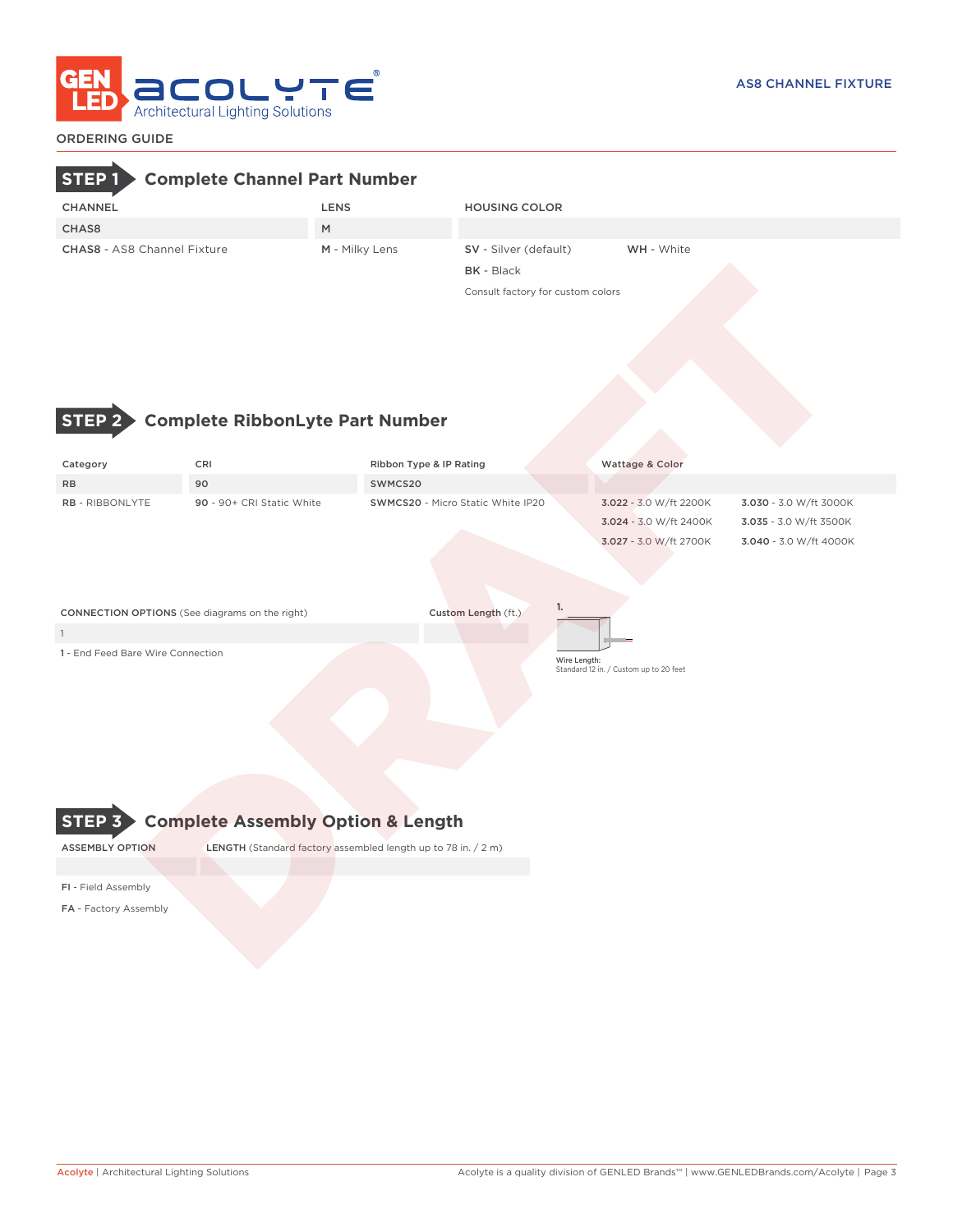

# AVAILABLE DRIVERS

#### NON-DIMMING ELECTRONIC DRIVERS LUTRON HI-LUME DRIVERS



30W, 60W, 96W Non-Dimming Electronic Class 2 Drivers

Part No.: • DRVW2430 (30 Watt) • DRVW2460 (60 Watt)

• DRVW2496 (96 Watt)

Output Voltage: 24 V Voltage Range: 120-277 VAC IP Rating: Dry or Damp UL Listed



240W, 320W Non-Dimming Electronic Drivers

Part No.: • DRVW24240 (240 Watt) • DRVW24320 (320 Watt)

Output Voltage: 24 V Voltage Range: 90-305 VAC IP Rating: Dry or Damp UL Recognized



40W Lutron Hi-Lume 1% Dimming Class 2 Drivers

Part No.: • DRVLUT24403W (40 Watt, 3-wire) • DRVLUT24402W (40 Watt, 2-wire)

Output Voltage: 24 V Voltage Range: 120-277 VAC (3-wire model) or 120V (2-wire model) IP Rating: Dry or Damp Dimmable using 2-wire forward phase, 3-wire+G or digital EcoSystem UL Listed

#### ELV & MLV DRIVERS WITH COMPATIBLE DIMMERS



#### 60W, 96W, 150W, 300W ELV/MLV Dimmable Drivers

Part No.:

- DRVW2460ELVMLV (60 Watt)
- DRVW2496ELVMLV (96 Watt)
- DRVW24150ELVMLV (150 Watt)

• DRVW24300ELVMLV (300 Watt)

Line Voltage Dimmable Drivers Output Voltage: 24 V Voltage Range: 100-277 VAC IP Rating: IP67 Dimmable UL, CE, and CSA Listed



#### LUTRON Skylark Contour Dimmer

Part No · TRIDIMSKY Width: 2.94 in (75 mm) Length: 4.69 in (120 mm) Depth: 0.30 in (7.6 mm)

- Single pole and 3-way versions
- Compatible with Acolyte MLV drivers
- Slide adjusts brightness and On/Off control • 30 mA max control current
- 
- Available in white finish



#### DALI & Push Constant Voltage Dimmable Drivers

#### Part No.:

- DRV2430DALI (30 Watt)
- DRVW2460DALI (60 Watt)
- DRVW24100DALI (100 Watt)
- DRVW24200DALI (200 Watt)
- Dimming range: 0-100%, LED start at 0.1% possible
- Built-in DALI interface dimming function conforms to DALI Protocol IEC62386
- Push dimming function
- Rated IP67 for indoor and outdoor use
- Free air convection cooling
- Short circuit, overload and over temperature
	- protections with automatic recovery



#### LUTRON NOVA-T Dimmer

Part No.: TRIDIMNOVA Width: 2.75 in (70 mm)

- Length: 4.56 in (116 mm) Depth: 0.30 in (7.6 mm)
- Slide adjusts brightness and On/Off control
- 30 mA max control current • Available in white finish



#### LUTRON DIVA Dimmer

Part No.: TRIDIMDIVA (With Locator Light) TRIDIMDIVAL Width: 2.94 in (75 mm) Length: 4.69 in (120 mm) Depth: 0.30 in (7.6 mm)

- Large paddle switch with a captive linear-slide dimmer
- 30 mA max control current
- Available in white finish
- Available with locator light which glows green when the switch is off

Note: For more options, please reference the Optional Dimmer List on Acolyte product website page.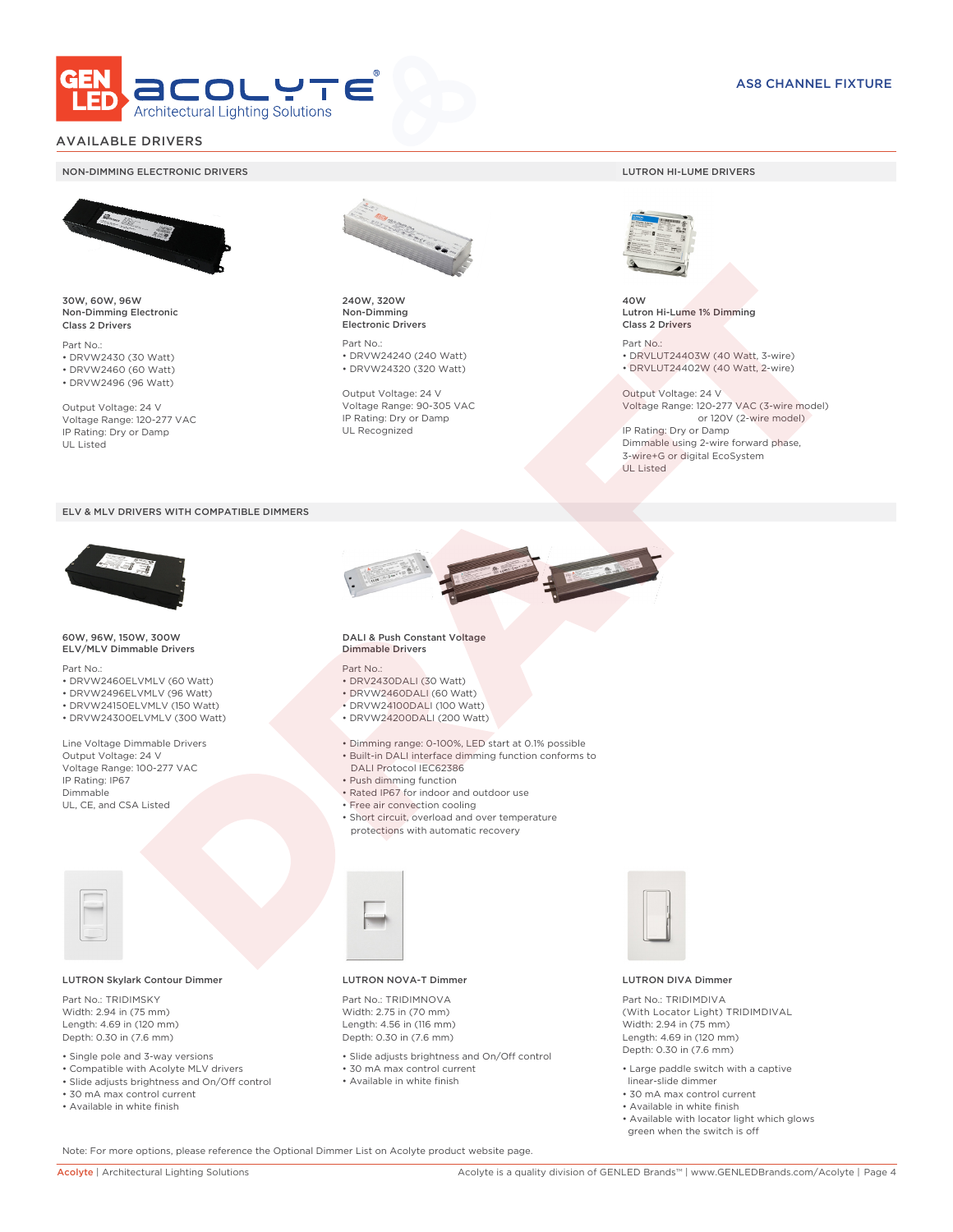

# AVAILABLE DRIVERS / CONTROLLERS AND DIMMING OPTIONS / WIRE GAUGE CHART

### 0-10V DRIVERS AND DIMMERS



#### 0-10V Dimmable Waterproof Drivers

96W Part No.: DRVW249610P 288W Part No.: DRVW2428810P Output Voltage: 24 V (+/- 0.5V) Voltage Range: 100-277 VAC Environmental Rating: UL Wet Location UL Listed



#### LUTRON DIVA Dimmer

Part No.: LVDIMDIVA Width: 2.94 in (75 mm) Length: 4.69 in (120 mm) Depth: 0.30 in (7.6 mm)

- Compatible with 0-10 V Dimming Module
- Large paddle switch with a captive linear-slide dimmer
- 30 mA max control current
- Available in white finish



#### LUTRON NOVA-T Dimmer

Part No.: LVDIMNOVA Width: 2.75 in (70 mm) Length: 4.56 in (116 mm) Depth: 0.30 in (7.6 mm)

- Compatible with 0-10 V
- Dimming Module • Slide adjusts brightness and
- On/Off control
- 30 mA max control current
- Available in white finish

| DRIVER AND RIBBONLYTE AT FULL LOAD |      |        |                |        |      |        |      |        |                |               |      |        |      |        |                |        |
|------------------------------------|------|--------|----------------|--------|------|--------|------|--------|----------------|---------------|------|--------|------|--------|----------------|--------|
| Wattages                           |      | 30     |                | 60     |      | 96     |      | 150    |                | 200           |      | 240    |      | 300    |                | 320    |
|                                    |      |        |                |        |      |        |      |        |                |               |      |        |      |        |                |        |
| Wire<br>Gauge                      | Feet | Meters | Feet           | Meters | Feet | Meters | Feet | Meters | Feet           | <b>Meters</b> | Feet | Meters | Feet | Meters | Feet           | Meters |
|                                    |      |        |                |        |      |        |      |        |                |               |      |        |      |        |                |        |
| 24 AWG                             | 14   | 4.27   | $\overline{9}$ | 2.74   | 5.5  | 1.68   | 3.75 | 1.14   | 2.75           | 0.84          | 2.25 | 0.69   | 1.75 | 0.53   | 1.75           | 0.53   |
| 22 AWG                             | 22   | 6.71   | 14             | 4.27   | 9    | 2.74   | 5.75 | 1.75   | 4.5            | 1.37          | 3.5  | 1.07   | 2.75 | 0.84   | 2.75           | 0.84   |
| 20 AWG                             | 35   | 10.67  | 23             | 7.01   | 14   | 4.27   | 9    | 2.74   | $\overline{7}$ | 2.13          | 5.75 | 1.75   | 4.5  | 1.37   | 4.25           | 1.30   |
| 18 AWG                             | 56   | 17.07  | 37             | 11.28  | 23   | 7.01   | 15   | 4.57   | 11             | 3.35          | 9    | 2.74   | 7.5  | 2.29   | $\overline{7}$ | 2.13   |
| <b>16 AWG</b>                      | 90   | 27.44  | 60             | 18.29  | 37   | 11.28  | 24   | 7.32   | 18             | 5.49          | 15   | 4.57   | 12   | 3.66   | 11             | 3.35   |
| <b>14 AWG</b>                      | 142  | 43.29  | 95             | 28.96  | 59   | 17.99  | 38   | 11.59  | 28             | 8.54          | 23   | 7.01   | 19   | 5.79   | 17             | 5.18   |
| <b>12 AWG</b>                      | 226  | 68.90  | 151            | 46.04  | 94   | 28.66  | 60   | 18.29  | 45             | 13.72         | 37   | 11.28  | 30   | 9.15   | 28             | 8.54   |
| 10 AWG                             | 360  | 109.76 | 240            | 73.17  | 150  | 45.73  | 96   | 29.27  | 72             | 21.95         | 60   | 18.29  | 48   | 14.63  | 45             | 13.72  |
| 8 AWG                              | 574  | 175.00 | 381            | 116.16 | 239  | 72.87  | 153  | 46.65  | 115            | 35.06         | 95   | 28.96  | 76   | 23.17  | 71             | 21.65  |